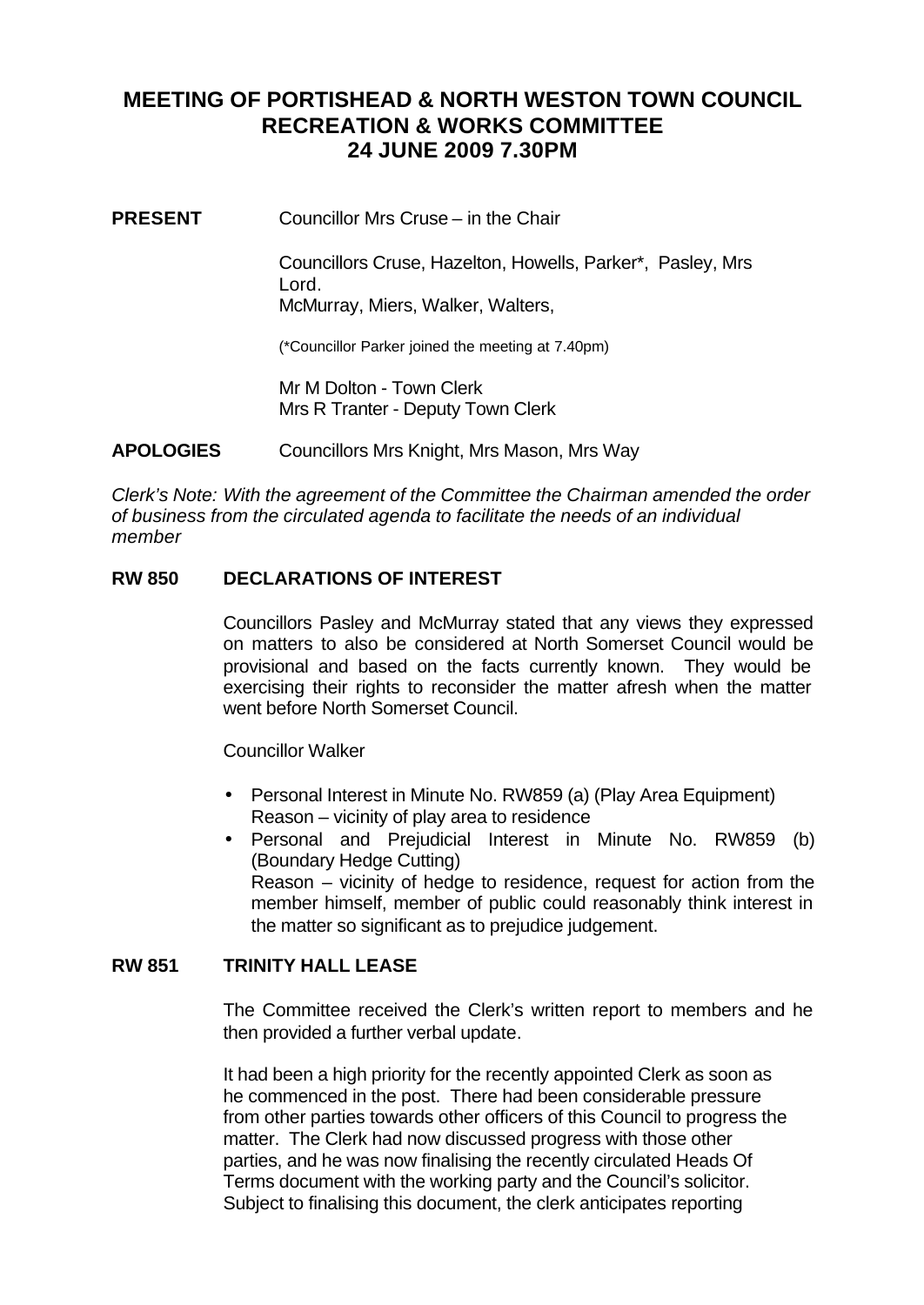further to this committee as soon as possible with a view to seeking approval to proceed to formal lease.

The Clerk also commented that pressure was being applied by other parties in respect of stage payments and the need to make a payment to the Diocese. The Clerk advised members that he felt that as at present no legal or binding document was in place providing protection of lease to this Council, and that his understanding that the transfer of the land to the Diocese was still not complete, to make any payment would be inappropriate, high risk and would have considerable implication for members should there be any difficulty in securing the lease. This opinion had been confirmed and supported by the Council's solicitor.

Members discussed the need for this matter to proceed as soon as possible, accepting the constraints that would clearly be imposed by legal procedural issues, and sought and received assurance from the clerk that he would ensure that this Council was seen to be acting in a prompt and diligent manner.

#### RECOMMENDED that

The Clerk be instructed to continue progressing the matter in a timely and diligent manner, and report back to this committee when progress to formal lease is advised.

### **RW 852 NORTH WESTON HALL / CEMETARY CAR PARK**

Councillor McMurray distributed further copies of the proposals for the car park development. He then updated those present of the expectation that the matter will go for decision before the North Area Planning Committee of North Somerset Council in approximately five weeks time.

Members discussed the proposals, thanking Councillor McMurray for the effort and time he had dedicated to this project, and expressing the thought that members could now start to consider how the project may be developed in future if the planning application is successful. Other members felt that there should be caution with such an approach, ensuring that no commitment was entered into or fees incurred prior to any planning application result.

### RECOMMENDED that

Portishead and North Weston Town Council accept and note the report from Councillor McMurray. Councillor McMurray to make tentative enquiries in relation to taking the project forward in the future, but no commitments to be entered into, or fees incurred, in such activity. Councillor McMurray to report further at the August meeting of this Committee.

### **RW 853 TOWN COUNCIL OPEN DAY**

Councillor Pasley addressed those present on his request for members to consider holding a Town Council Open Day. Whilst it is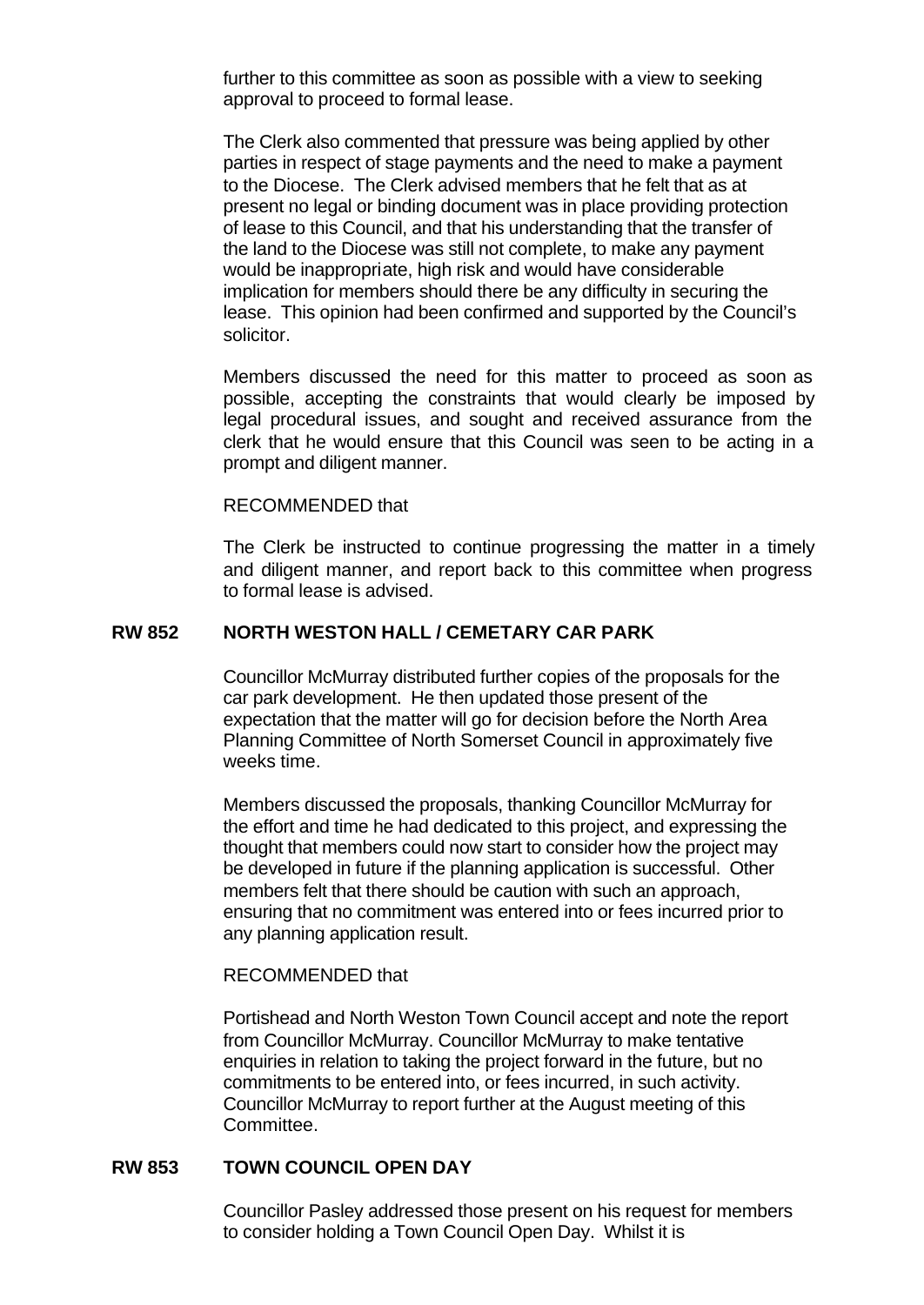acknowledged that there is a public session time at meetings of the Council this is often, through pressing time constraints, somewhat restrictive.

The proposal involves deciding on a central venue within the town, on a Saturday morning between 10.00am and 12 midday during late September or October of this year. Each Ward to be provided with a table at which the elected members of those wards would be present, and inviting members of the public to attend as a 'drop in' session.

Members discussed the proposal, expressing views that included supporting the idea but having reservations about the level of involvement from the public that would be achieved.

### RECOMMENDED that

Councillor Pasley, in liaison with the Clerk, ascertains availability of suitable venues during September and October, and then laises with all members to gauge availability for any potential dates. Councillor Pasley to then report further to the Recreation & Works Committee

### **RW 854 CULTURAL EVENTS AT LAKE GROUNDS**

Councillor Pasley distributed leaflets and a poster addressed the meeting on forthcoming musical and entertainment events that are to be held at the Lake Grounds. Whilst generally supporting the idea, and welcoming the activity in this town, expressed his disappointment that the Town Council had not been consulted or involved in the planning of the events. It is understood that a three day event is due to be held at that venue during the summer of 2010. Councillor Pasley felt that the formation of a working party to consider future involvement and activity by this Council may be appropriate.

In discussion, there was a similar expression of disappointment from members that there appeared to have been a lack of consultation from North Somerset Council in these matters. Other members advised caution on this approach, as there had been approaches on other similar matters from the North Somerset Council in the past which had met with minimal response from members of this Council.

Councillor Howells informed the meeting of the historical significance of the year 2010 being the centenary of the official founding and opening of the area.

Councillor Walters reminded members that there is no provision in the current financial year budget for financing such activities.

#### RECOMMENDED that

(i) The Clerk write on behalf of Portishead and North Weston Town Council to the officer and executive member responsible for Leisure Services at North Somerset Council, expressing the support of this Council for such events and disappointment at the apparent lack of consultation.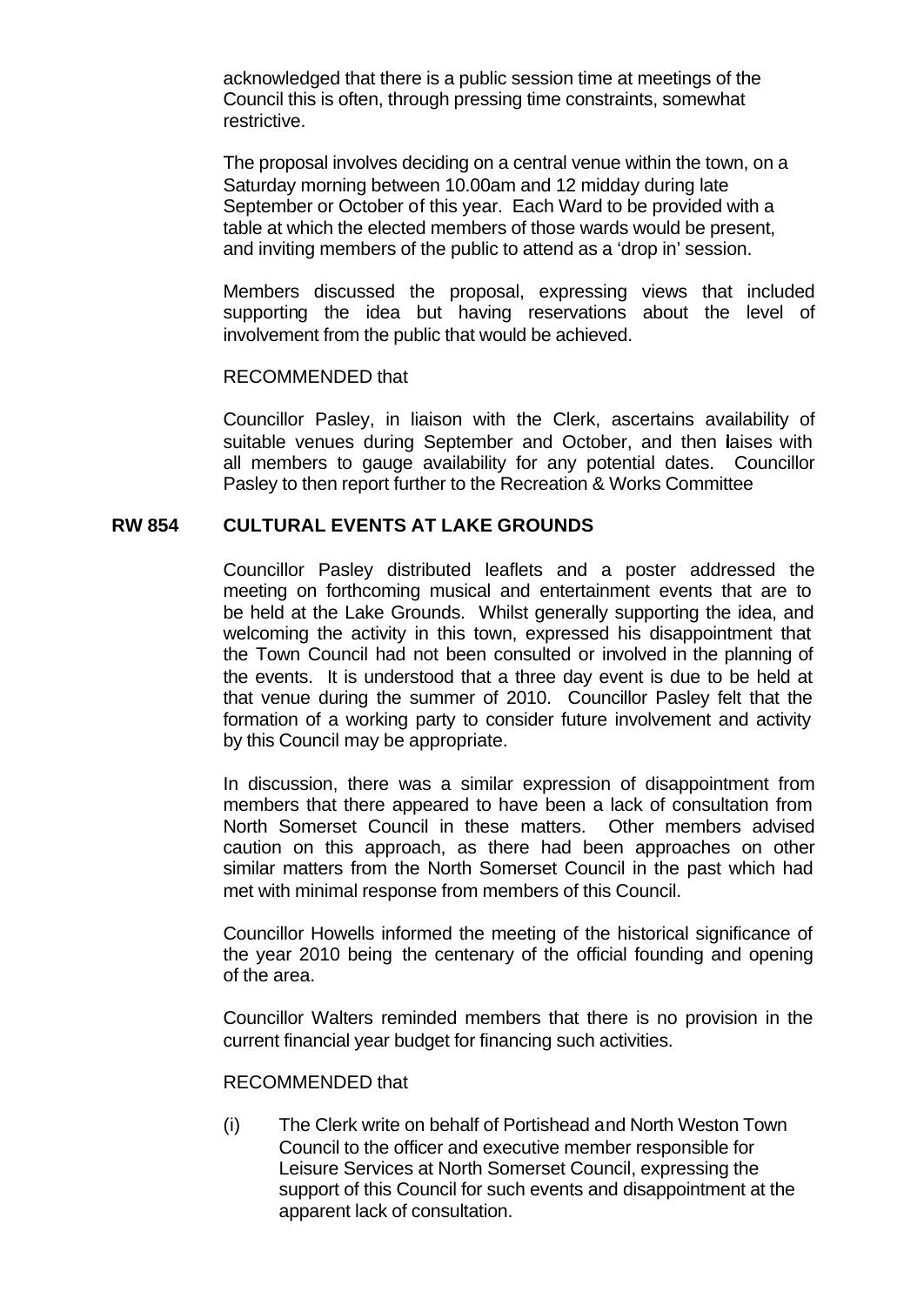(ii) A Working Party is formed, comprising of Councillors Pasley, Walker, Howells, McMurray, with the Clerk (ex officio) to consider future involvement and activity of this Council in relation to such events. The working party to meet just prior to future meetings of the Recreation & Works committee to facilitate attendance of other interested members.

### **RW 855 WASTE BINS / DOG BINS IN PORTISHEAD**

This matter had been bought to the attention of the Chairman by Councillor Mrs Knight who had presented her apologies. Maps had been provided which showed the locations of the dog bins currently provided within the boundaries of this Council, and the proposed location of new bins to be provided in the new build Marina area. Statistics were also presented detailing the numbers of dog bins provided within and by other surrounding Parish Councils.

Members discussed the possibility of this Council providing further dog bins in areas of need. There was consensus that such a proposal was worthy of consideration, but that members would need to be sure about the long term cost implications. Whilst the actual provision and erection of the bins would not be thought to be cost prohibitive, it is likely that North Somerset Council would require an ongoing cost, rising over the years, for the emptying of them.

### RECOMMENDED that

- (i) The Clerk establish the cost implications of the provision and ongoing maintenance per dog bin provided
- (ii) Members to consider the need within their own Wards

And report back to this Committee.

### **RW 856 GRANT APPLICATION – TRINITY TODDLERS & TWINS**

A grant application from the Trinity Toddlers & Twins for the sum of £200 towards start up costs was considered by members. The application met the criteria of this Council for such grants, and was supported by those present.

### RECOMMENDED that

The grant of £200 towards start up costs for the Trinity Toddlers & Twins be awarded.

### **RW 857 TOWN COUNCILLORS EMAIL ADDRESSES – EMERGENCY USE BY POLICE**

The Deputy Clerk had received a request from the Police to be supplied with the personal email addresses of members for use in the case of emergency and had provided a written report.

Members discussed the matter, some expressing clearly that they did not wish such detail to be provided to the Police, and others stating that they had no objection.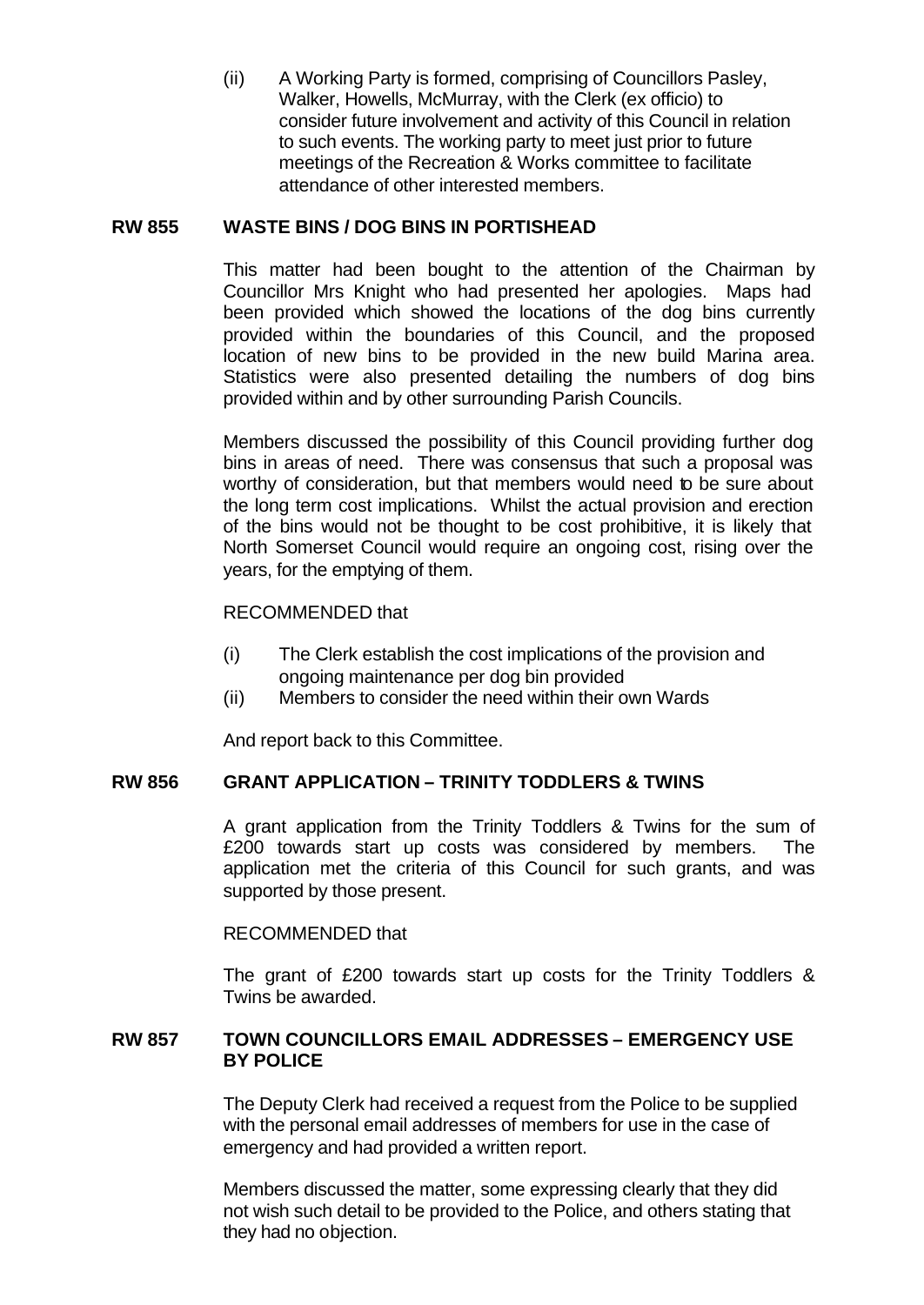The Clerk, suggested that in any case the point of contact for the police in an emergency should surely be the Clerk, who can then decide what resources / member contact is appropriate. The Clerk offered to provide his personal mobile telephone number to the police for all out of hours contact.

#### RECOMMENDED that

The Police are not supplied with member's email addresses. Individual members will of course do so if they so wish. The Clerk to respond to the Police and to provide his own personal mobile telephone number as the central contact point for all out of hours emergencies.

### **RW 858 TRINITY SCHOOL GOVERNOR**

An approach had been made to this Council by the headmistress of Trinity Primary School requesting that consideration be given to a member of Council becoming a Governor on the Board of Governors for the school.

The matter was considered and discussed by members present and no member felt able at this time to fulfil this role.

#### RECOMMENDED that

The Clerk responds to the Headmistress of Trinity Primary School indicating that no member was currently able to fulfil this role.

### **RW 859 UNDERWOOD ROAD PLAY AREA**

### **(a) Additional Play Equipment**

The Deputy Clerk referred to her written report in which she had outlined two options for members in relation to the purchase and installation of additional play equipment at the Underwood Road Play area.

After discussion members decided to opt for Option 'B' of the report :- Baboon Monkey Play Unit including safegrass safety matting surface and ground reinforcing mesh at a cost of £9,943.00 plus VAT.

A sample of the new safegrass safety matting was shown to members, who commented that this would be a good opportunity to assess the new surface for future use, as it was considerably cheaper than other methods.

### RECOMMENDED that

Portishead and North Weston Town Council accept quotation (B) for the installation of an additional piece of play equipment, Baboon Monkey Play Unit, and safety surface at the Underwood play area for the total cost of £9,943.00 plus VAT.